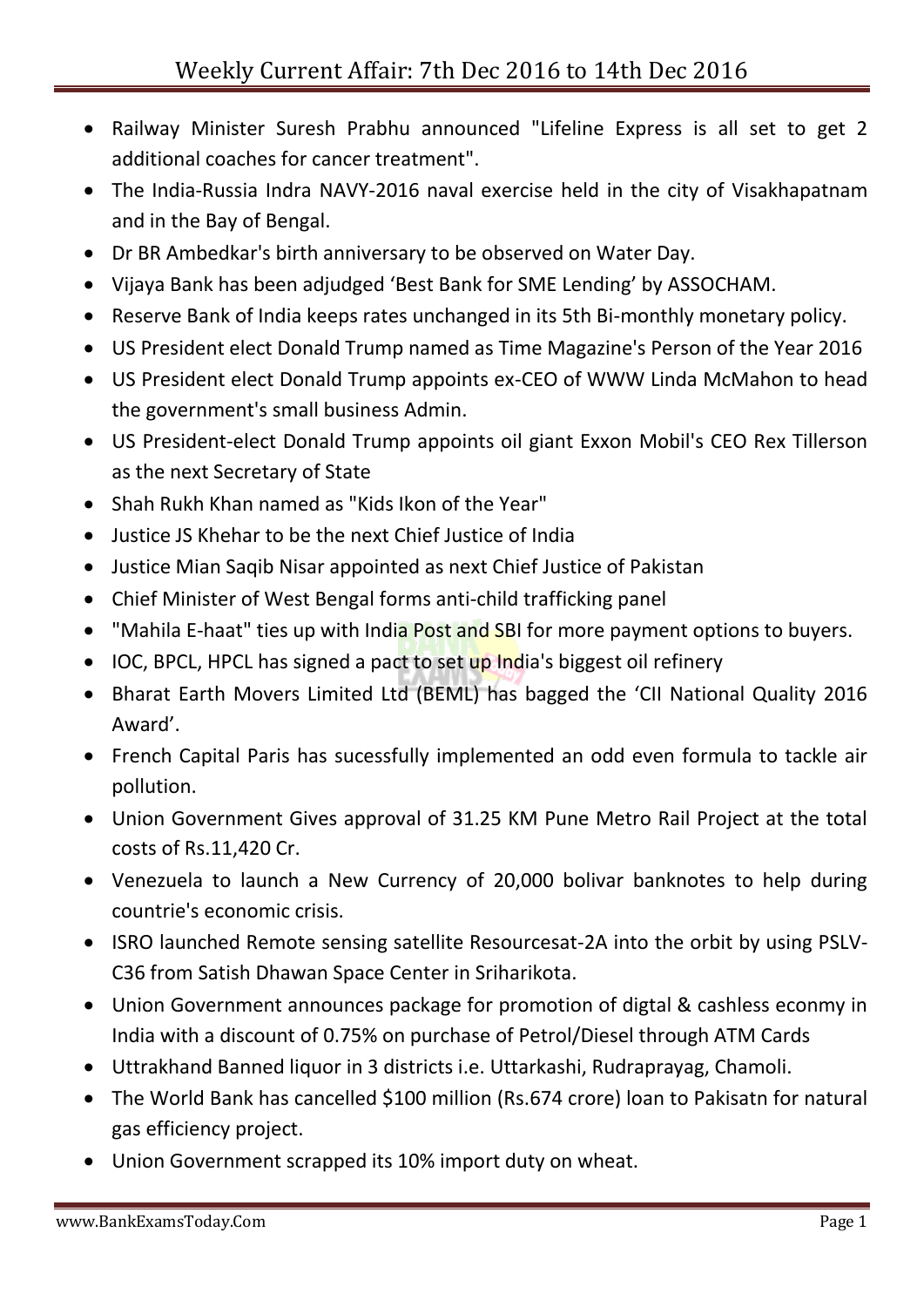- The Food Safety and Standards Authority of India (FSSAI) bans use of newspapers for packing foods
- Bluetooth-5 came up with double speed and four times longer range
- Japan Launched a spaceship "Magnetic Fishing Net" to collect space garbage from Earth's orbit out into the atmosphere.
- India and Vietnam singed MoU on Civil nuclear cooperation deal.
- India's Rank 7th among 163 countries in Global Terrorism Index 2016. Iraq Topped in this List followed by Afghanistan.
- Ranveer part of Men Of The Year list by Man's World magazine
- Union Government decides to print plastic currency notes
- Union Gov. launched a 24hours free Tv channel "Digi Shala" for cashless economy.
- Anandeshwar Temple in Kanpur adopts e-wallets for donation.
- Union Gov. launched Toll Free No. 14444 for e-payment to support cashless transactions.
- Iqbal Sayed(Civil Engineer) from Mumbai becomes 1st Indian to win meal at Mr. Olympia
- 57 Km Long World Longest Tunnel i.e. Gotthard Base Tunnel (GBT) officially opened in Swizerland.
- "Paolo Gentiloni" appointed as new Italian Prime Minister
- President launched a campaign '100 Million for 100 Million Campaign', on his 81st birthday, to end child labour, child slavery and violence against children.
- Narmada Sewa Yatra begins from Amarkantak from where the River Originates is aimed at making the Narmada, the lifeline of MP to become pollution free.
- The "Ryan Gosling" and "Emma Stone" starrer 'La La Land' has won the 'Best Picture' at 22nd Critics' Choice Award
- "Casey Affleck" has won "Best Actor" award at 22nd Critics' Choice Award for 'Manchester by the Sea'.
- "Natalie Portman" has won "Best Actress" award at 22nd Critics' Choice Award for 'Jackie'.
- "Game of Thrones" has won the award for 'Best Drama Series'at 22nd Critics' Choice Award.
- "Varun Aditya" from Indian has won first place for 'Animal Portraits' by National Geography.
- EU & Cuba MoU on political dialogue and cooperation.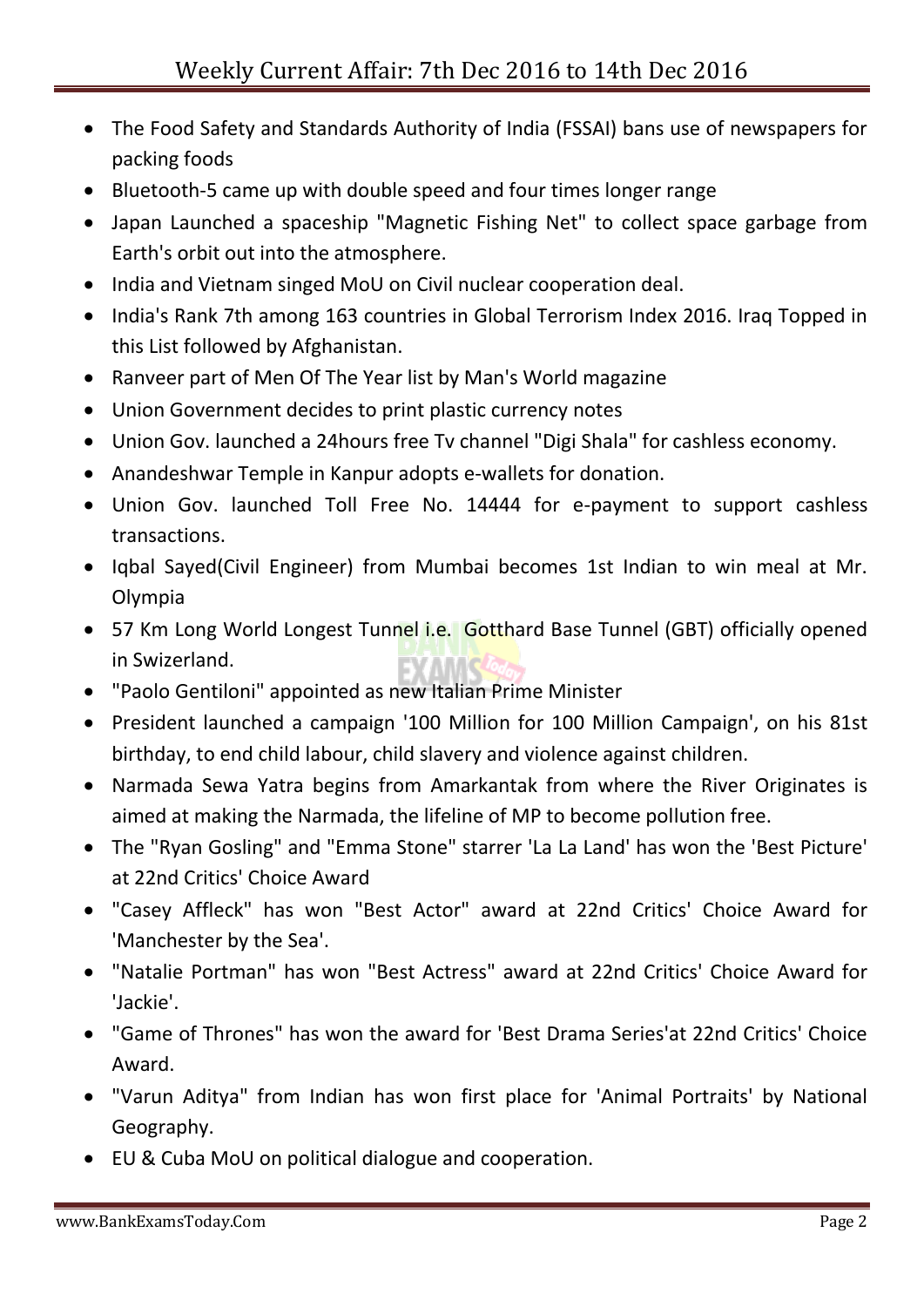- Cristiano Ronaldo named world's best footballer of 2016 after winning the Ballon d'Or award.
- An mobile app on breastfeeding protection called "Stanpan Suraksha" launched.
- English as the most powerful language followed by Mandarin by WEF.
- IDFC Bank appoints Veena Mankar as Non-Executive Chairperson.
- Harry Potter tops Amazon's best-selling books of 2016.
- John Glenn, first American in orbit, dies at 95.
- Bill English appointed as New-Zealand's Prime Minister
- Pankaj Advani clinches World Billiards Title at IBSF World Billiards Championship.
- António Guterres sworn in as the 9th UN Secretary-General.
- India-UK Conference on Ease of Doing Business inaugurated in Delhi.
- Michael Jordan highest-paid athlete according to Forbes Lists.
- Google parent Alphabet named company of the year by Fortune
- PR Sreejesh Appointed as Goalkeeping Mentor of Indian Junior Hockey Team.
- Pakistan Lifts Undeclared Ban on Import of Ginned Cotton from India.
- Akbar Ebrahim elected as the president of the Federation of Motor Sports Clubs of India
- India becomes world's 4th largest defence spender
- Priyanka Chopra appointed as UNICEF Global Goodwill Ambassador
- Facebook CEO Mark Zuckerberg named America's Richest Entrepreneur under 40
- Gujarat tops list of states in LED bulb distribution
- Malaysia enthrones new King "Sultan Muhammad V" (15th King) in Kuala Lumpur.
- Yes Bank tied-up with grocery delivery startup Grofers to deliver up to Rs. 2,000 cash to customers when they order grocery worth minimum Rs. 1,000 online.
- Smriti Mandhana named as the first-ever ICC Women's Team of the Year
- Olympian Shiva Thapa wins gold in national boxing c'ships.
- Two Banks of Abu Dhabi i.e. FGB and NBAD to Merge as the Biggest Bank in Gulf Nation
- Himachal Pradesh becomes the 18th Indian State to join UDAY SCHEME.
- Suresh Prabhakar Prabhu has launched a website of National Rail Plan, 2030 (NRP-2030)
- Union govt ties up with Intel for water, air quality monitoring systems.
- L&T bags the contract of Sardar Patel Stadium in Gujarat to become the world's biggest cricket stadium in terms of seating capacity.